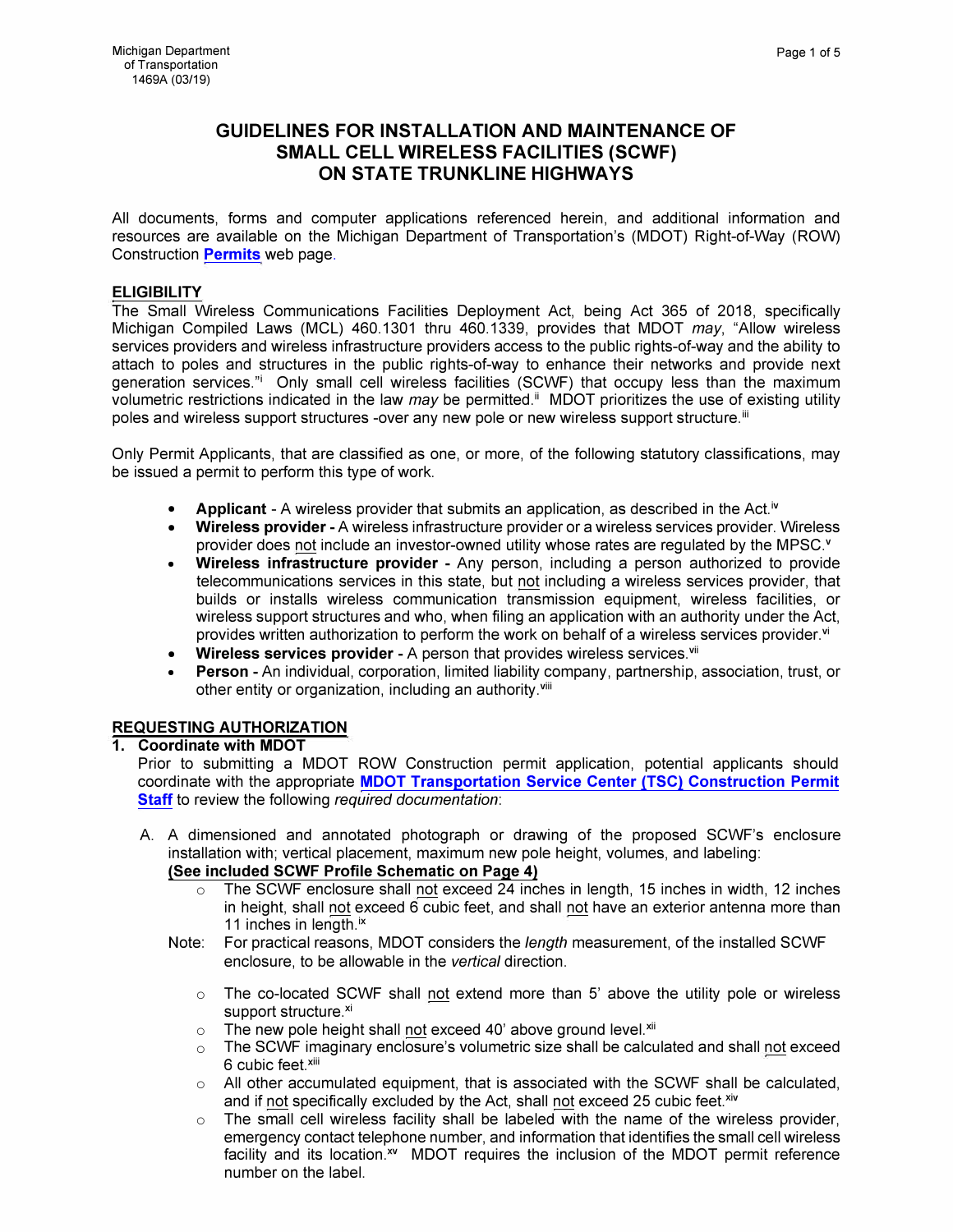- B. A site location map, such as a color satellite or aerial photograph, with appropriate dimensions and annotations to all proposed facilities and all alternate locations
	- The display image resolution shall be 300 DPI and shall be the most recent web-available map
- C. A document listing all alternate locations within 75 feet of the proposed location:
	- Within the Highway ROW, within another authority's ROW, on private property, and on existing structures owned or controlled by MOOT.
- D. A document that indicates the proposal to either place new utility poles, or co-locate on existing structures:
	- The applicant shall use the alternate location, if the applicant has the right to do so, on reasonable terms and conditions, and the alternate location does not impose unreasonable technical limits or significant additional costs.<sup>xvi</sup>
	- o Whenever a *new* utility pole or wireless support structure is proposed, a separate document shall be created, for each new pole, that describes the analytical effort taken to prioritize the use of existing utility poles and support structures for co-location -over the installation of a new utility pole or wireless support structure.<sup>xvii</sup>
- E. A document describing the physical space available that might reasonably and safely accommodate a SCWF including space:
	- Within the Highway ROW, within another authority's ROW, on private property, and on each pole.
- F. A document describing any construction, or improvements, that *may* be required, including:
	- New Pole locations, Make-Ready work, Earthwork, grading, slope flattening, vegetation and/or trimming removal etc.
- G. On-line e-Performance Bonds<sup>xviii</sup> and Insurance documentation,<sup>xix</sup> that are submitted to MDOT, by the Permit Applicant's Surety/Insurance Agent, on behalf of the Permit Applicant.
- H. Statutorily required documents including:
	- Zoning Approval<sup>xx</sup>, Pole Owner Agreement<sup>xxi</sup>, FCC Certificate of Compliance.<sup>xxii</sup>
- I. Documentation attesting that each SCWF will be operational within 1 year after the permit issuance date.<sup>xxiii</sup>
- J. Standard SCWF Inventory Table that; includes each proposed SCWF and shall be uploaded into MDOT's web-based Construction Permit System (CPS).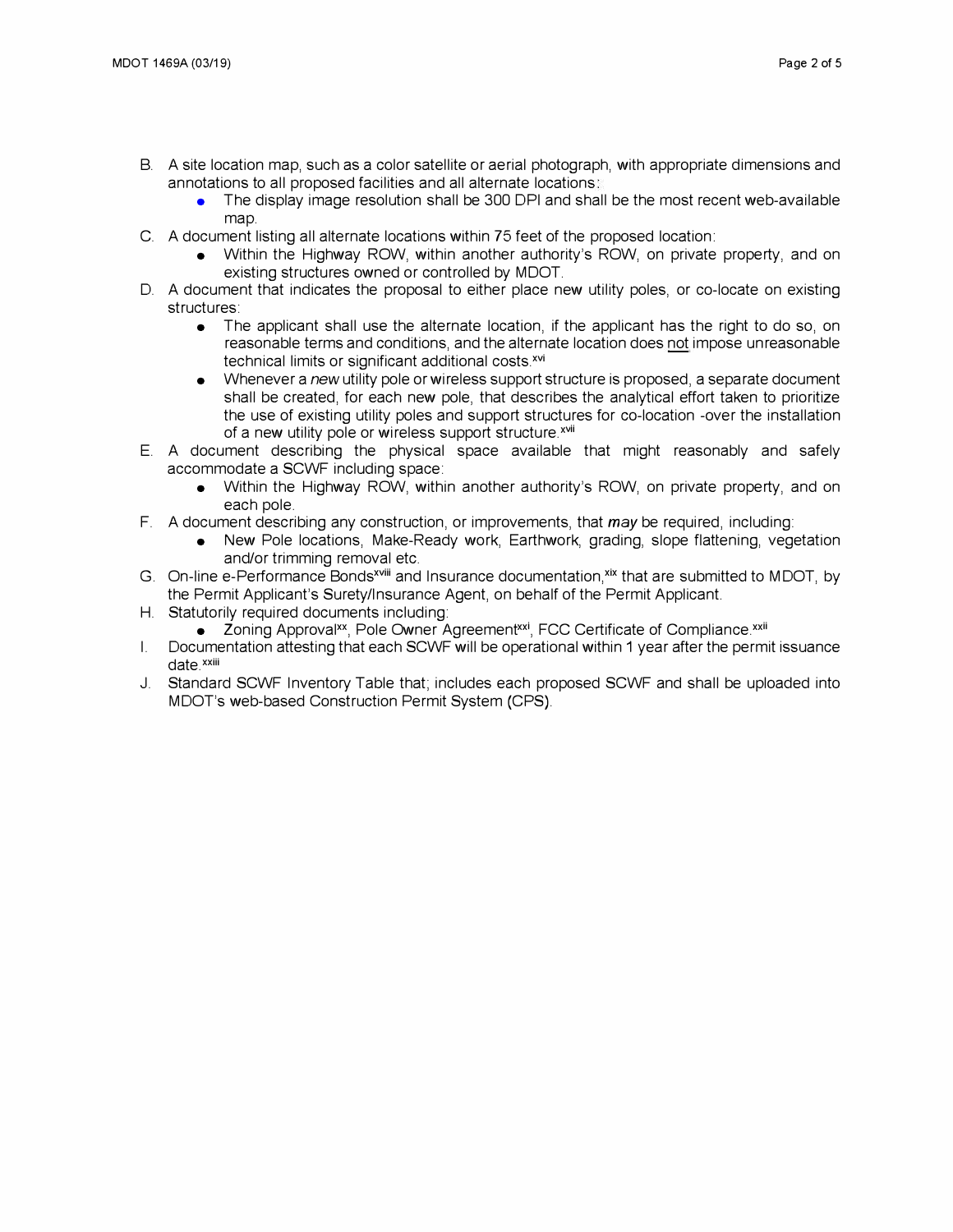## **2. Submit a Complete Individual ROW Construction Permit Application Package**

**The official processing time, for each of the following allowable SCWF Permit Work Types, begins upon MOOT's receipt of a** *complete* **Individual ROW Construction Permit Application Package via MOOT's CPS:** 

- **SCWF co-located on an existing utility pole, or**
- **SCWF co-located on an existing MOOT facility, or**
- **SCWF installed on a new or replacement pole or support structure, or**
- **SCWF with make-ready work.**

**This submittal includes:** 

- **A consolidated list of fill SCWFs located within a single control section, (not to exceed 20 each SCWF}, and**
- **All the required documentation, and**
- **All the appropriate permit fees -from the following permit fee schedule:** 
	- **o \$200 for each SCWF co-located on an existing utility pole, or MOOT facility,**
	- **o \$300 for each SCWF installed on a new or replacement pole or support structure,**
	- **o \$300 for each SCWF with make-ready work.**
- **Note: Incomplete Permit Applications are systemically placed "on Hold" until all required documentation is submitted. To submit an Individual ROW Construction Permit Application Package, please refer to the following websites, in sequential order:**

**Milogin** > > **CPS** 

### **3. MDOT Reviews the Individual ROW Construction Permit Application Package**

**Upon receipt of a complete permit application, MOOT approves or denies the application within the required number of days. The Permit Applicant is notified by email through CPS when the permit is approved and issued, or if the permit application is denied. The Permit Holder** *may* **use CPS to view and print a permit.** 

**Note: If the completed application is denied, MOOT's notice shall explain the reasons for the denial and, if applicable, cite the specific provisions of applicable codes on which the denial is based. The Permit Applicant** *may* **cure the deficiencies identified by MOOT and resubmit the application within 30 days after the denial without paying an additional application fee.** 

#### **4. Complete all Required Actions**

**The Special Conditions for Installation and Maintenance of Small Cell Wireless Facilities (SCWF) on State Trunkline Highways, Form 1469B, identifies all required actions for an issued permit.**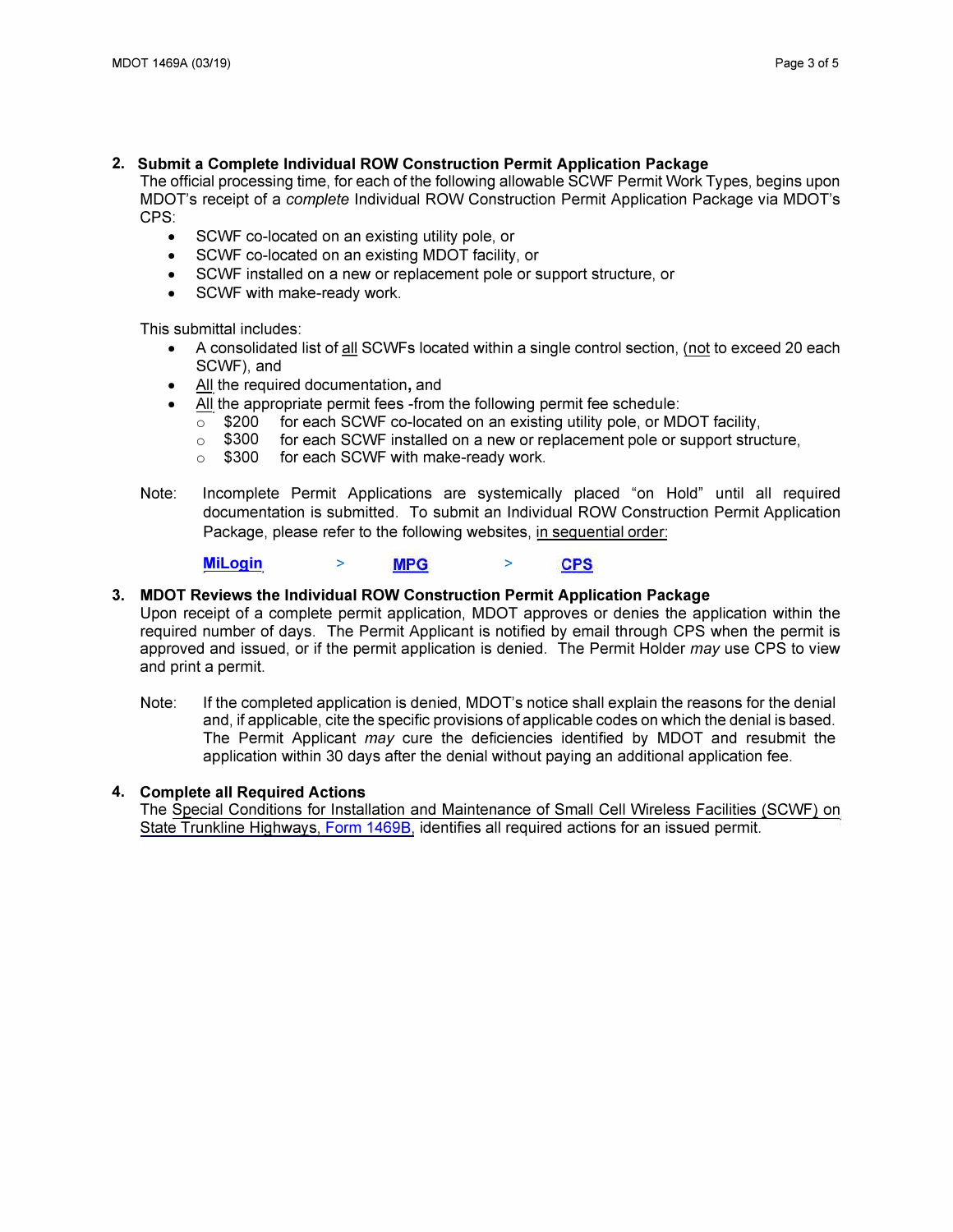